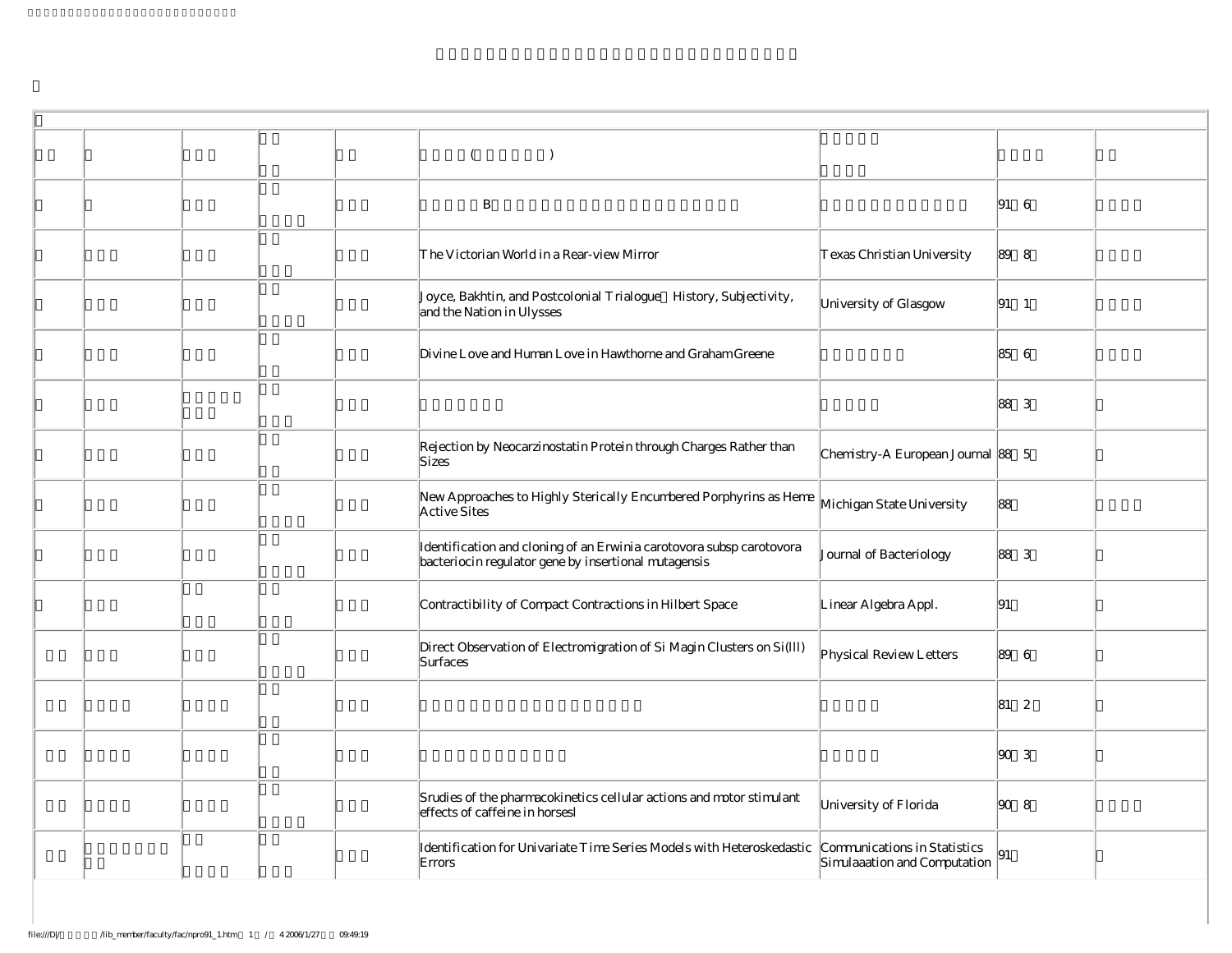| $\mathcal T$ he role of earnings information in corporate dividend decisions                                                                                                             | Management Science                                | 87 12                                                        |
|------------------------------------------------------------------------------------------------------------------------------------------------------------------------------------------|---------------------------------------------------|--------------------------------------------------------------|
| Stock Return and Exchange Rate Risk Evidence for Asia Stock<br>Markets Bases on A Bivariate GARCH Model                                                                                  | International Journal of<br>Business              | 89                                                           |
| Das deutsche Modell des vorläufigen Rechtsschutzes bei der<br>polizeilichen Gefahrenabwehr (Diss. Tü bingen, 2000)                                                                       |                                                   | 89 8                                                         |
|                                                                                                                                                                                          |                                                   | $\begin{array}{ccc} \n90 & 7\n\end{array}$                   |
| The Limits of Sino-Russian Military Cooperation after the End of the<br>Cold War                                                                                                         |                                                   | 89                                                           |
| Investigation the Relationship Between Service Providers'<br>Personality and Customers' Perceptions of Service Quality Across<br>Gender                                                  | Total Quality Management                          | $\begin{vmatrix} 90 & 1 \end{vmatrix}$                       |
| The relationship between sports employee characteristics and the<br>factors of computer technology self-efficacy, attitude toward computer<br>technology, and use of computer technology |                                                   | 191                                                          |
| Can Dialogue Journal Writing Help ESL Students Develop Writing<br>Skills                                                                                                                 | Arizona State University                          | 84 5                                                         |
|                                                                                                                                                                                          |                                                   | $\begin{vmatrix} 90 & 1 \end{vmatrix}$                       |
|                                                                                                                                                                                          |                                                   | 90 1                                                         |
| Surface and solution abiotic processes in the redox transformation of<br>chromium                                                                                                        | Texas A&M University                              | $\begin{array}{ccc} \hline \text{SO} & \text{8} \end{array}$ |
| Applied electrostatic parallelogram actuators for microwave switches<br>by standard CMOS process                                                                                         | Journal of Micromechanics<br>and Microengineering | $ 90 \t11$                                                   |
| Trellis Structure and Higher Weights of Extremal Sel-Dual Codes                                                                                                                          | Designs, Codes, and<br>Cryptography               | $\begin{array}{ccc} \hline 90 & 9 \end{array}$               |
| Fast-Switching Frequency Synthesizer with a Discriminator-Aided<br>Phase Detector                                                                                                        | IEEE J. Solid-State Circuits                      | 189 10                                                       |
| Determination of interfacial shear strength between the glass fiber and<br>primary coating in double-coated optical fibers from mechanical strip<br>forces                               | Applied Optics                                    | $91\quad3$                                                   |
| The Effect of Surfactant Adsorption on Sedimentation Behaviors of<br>$\mathrm{Al}_2\mathrm{O}_3$ T oluene Suspensions                                                                    | Materials Science and<br>Engineering A (SCI, EI)  | $ 90 \t11$                                                   |
| Synthesis of Carbon Nanotubes Using Polycyclic Aromatic<br>Hydrocarbons as Carbon Sources in An Are Discharge                                                                            | Materials Science &<br>Engineering C              | $ 90 \t10$                                                   |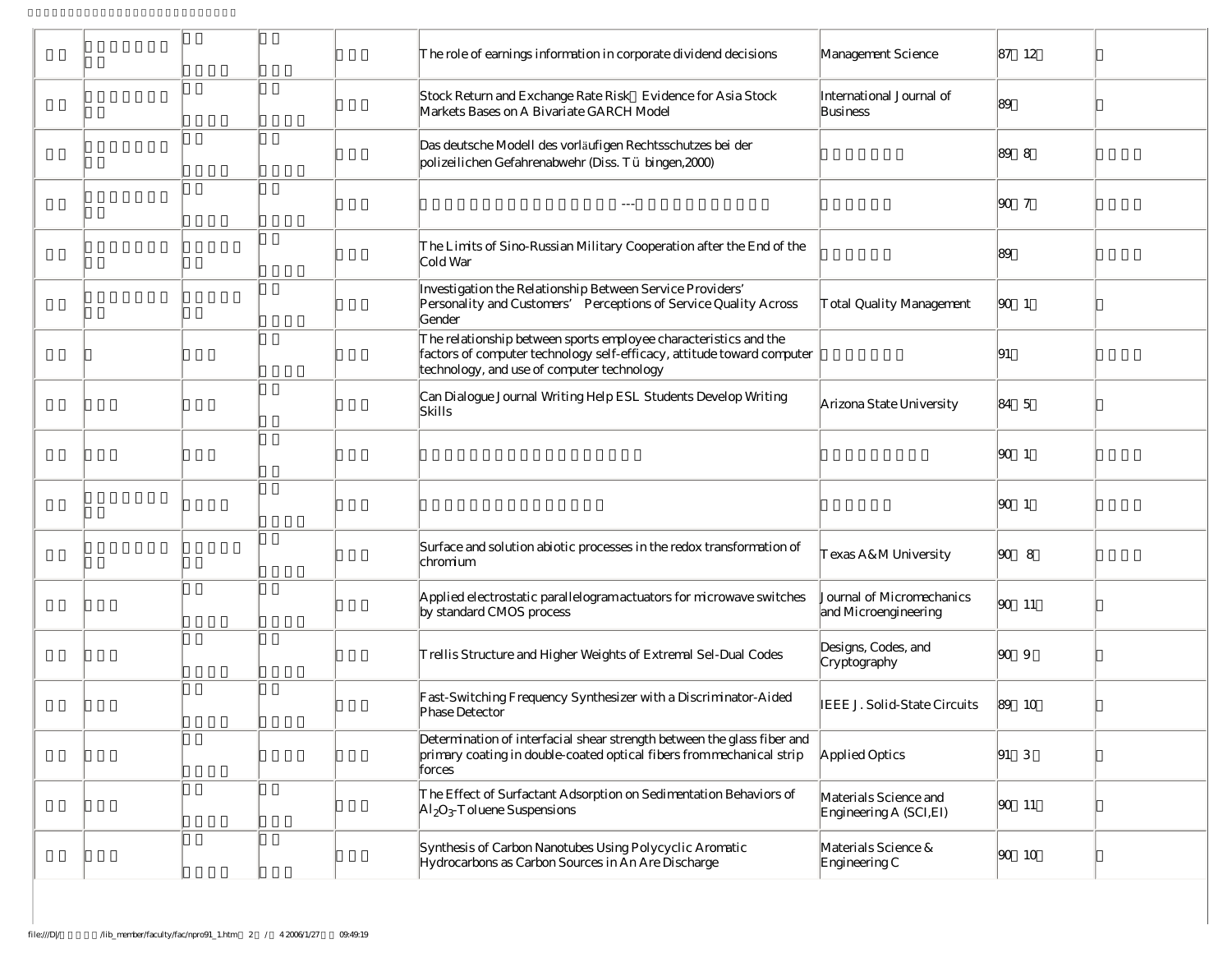|  |  | Promation of Phase Transformation and Single-Phaqd Formation in<br>Silver-Doped Tl-Ba-Ca-Cu-O Superconducting Thin Films                              | Journal Materials Research          | 88                                                                            |  |
|--|--|-------------------------------------------------------------------------------------------------------------------------------------------------------|-------------------------------------|-------------------------------------------------------------------------------|--|
|  |  | Phosphoglucose Isomerases of Hagfish, Zebrafish, Gray Mullet, Toad,<br>and Snake, with Reference to the Evolution of the Genes in<br>Vertebrates      | Moleccular Biologh and<br>Evolution | 91                                                                            |  |
|  |  | Evaluation of cerebrospinal anticardiolipin antibodies in lupus patients<br>with neuropsychiatric manifestation                                       | Lupus                               | 89 9                                                                          |  |
|  |  | Global analysis of gene expression in invasion by a lung cancer model                                                                                 | Cancer Res.                         | $\begin{array}{ccc} \hline \text{90} & \hline \text{7} \\ \hline \end{array}$ |  |
|  |  | Analysis of PEX12, a central component of the peroxisomal protein<br>import apparatus and a gen3e defective in the peroxisome biogenesis<br>disorders | John Hopkins University             | 89 3                                                                          |  |
|  |  | Mechanism of Abnormal Elastin Gene Expression in the Pinguecular<br>Part of Pterygia                                                                  | American Journal of<br>Pathology    | 89<br>10                                                                      |  |
|  |  | Empirical analysis of real and financial volatilities on stock excess<br>evidence from T aiwan industrial data                                        | Global Finance Journal              | 88                                                                            |  |
|  |  | Pricing and Hedging European Commodity Claim                                                                                                          |                                     | 88 6                                                                          |  |
|  |  | U.S. Equity Investment in International Markets                                                                                                       | University of Texas at<br>Arlington | $ 91 \quad 5$                                                                 |  |
|  |  |                                                                                                                                                       |                                     | 87 8                                                                          |  |
|  |  |                                                                                                                                                       |                                     | 89 2                                                                          |  |
|  |  |                                                                                                                                                       |                                     | $\begin{array}{ccc} \hline \text{SO} & 2 \end{array}$                         |  |
|  |  |                                                                                                                                                       |                                     | 87 6                                                                          |  |
|  |  |                                                                                                                                                       |                                     | $ 90 \quad 3$                                                                 |  |
|  |  |                                                                                                                                                       |                                     | $\begin{array}{ccc} \hline \text{SO} & \text{7} \end{array}$                  |  |
|  |  | p.3006                                                                                                                                                |                                     | 88 12                                                                         |  |
|  |  |                                                                                                                                                       |                                     | 89 7                                                                          |  |